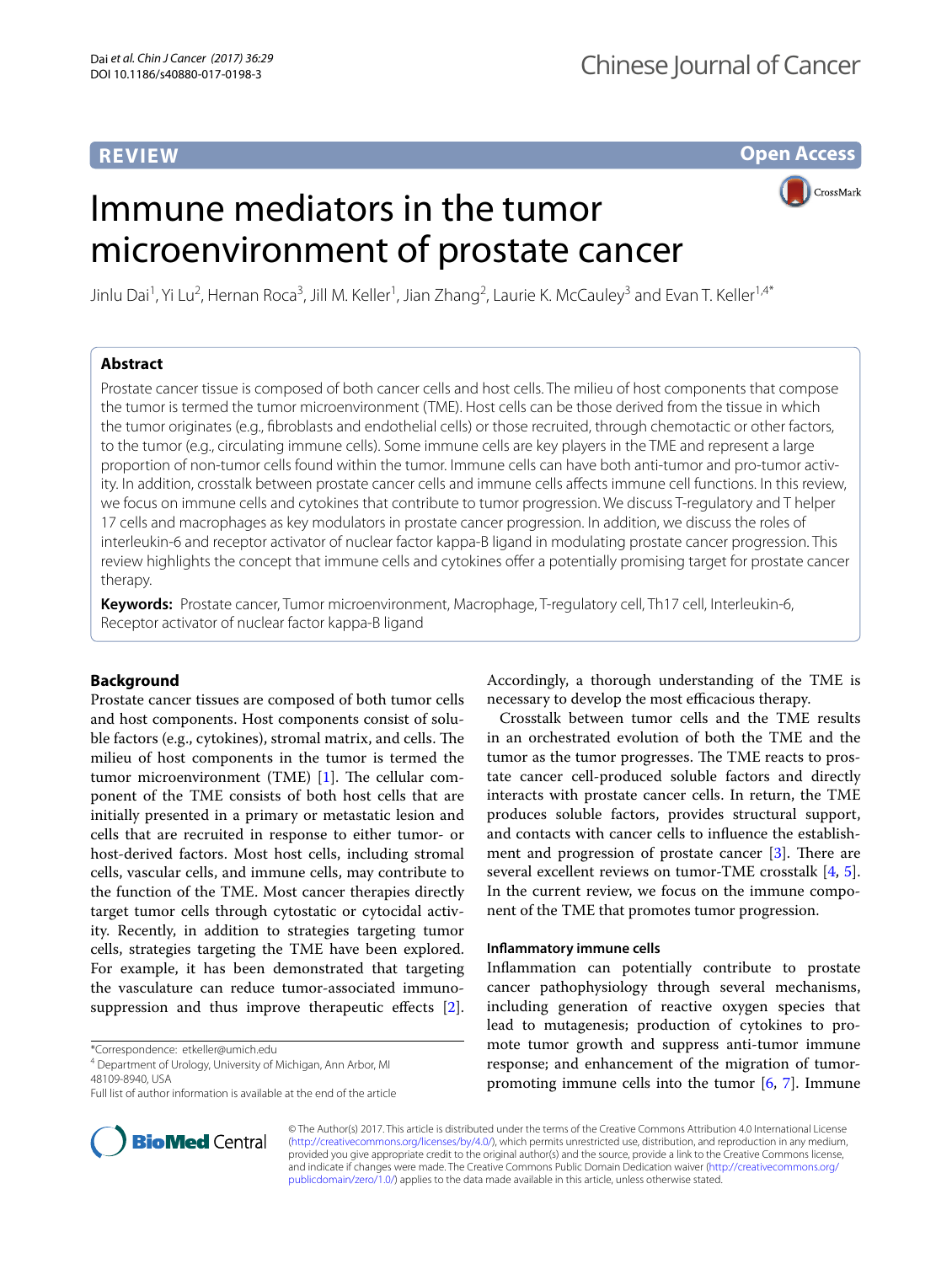cells compose the cellular arm of the inflammatory response, and in this review, we highlight some of these cells and how they have been thought to contribute to prostate cancer progression (Table [1\)](#page-1-0).

#### *Tumor‑modulating T cells and prostate cancer*

Tumor-infiltrating lymphocytes (TILs) contribute to the progression of prostate cancer through multiple mechanisms that have not been well defined yet. One type of TIL, the T-regulatory cell (Treg), has been identified as a primary mediator in cancer progression. Tregs are  $CD4<sup>+</sup>$  T cells that inhibit the activity of T effector cells; however, specific definitions based on cell surface markers constantly change due to heterogeneity of the Treg population [[8](#page-5-7)]. This constant evolution of defining the Treg phenotype creates a challenge in interpreting the literature, and one must be aware of how the Treg is defined in a particular publication. Tregs tend to suppress antitumor responses rather than promote tumor cell growth directly. In support of the importance of Tregs in prostate cancer, Tregs that were defined as  $CD4+CD25$ <sup>high</sup> cells with in vitro immunosuppressive function were found to be increased in prostate cancer tissues compared with non-cancerous prostate tissues [[9\]](#page-5-8). In addition, to determine the phenotype of TILs, Sfanos et al. [[10](#page-5-9)] performed multiple biopsies of prostate cancers and determined the phenotypes of the procured cells by flow cytometry. They found that tumor-infiltrating  $CD4^+$  T cells were skewed toward Treg (Fox $P3^+$ , forkhead box P3) and T helper 17 (Th17) phenotypes rather than Th2 phenotype. This finding was extended to the peripheral blood, where the proportions of CD4<sup>+</sup>CD25<sup>high</sup> Tregs were increased in men with prostate cancer compared with healthy donors [\[9](#page-5-8)]. Further studies showed that tumor-infiltrating Tregs, defined as CD8+ FoxP3+ cells, suppressed naive T cell proliferation mainly through a cell contact-dependent mechanism [\[11](#page-5-10)]. However, the ability to suppress T-cell proliferation may not always result in inhibition of tumorspecific immune activity. In a transgenic adenocarcinoma mouse prostate (TRAMP) model of prostate cancer, CD4<sup>+</sup>CD25<sup>+</sup>FoxP3<sup>+</sup> Tregs were found to be dispensable for induction of tumor-specific tolerance [\[12](#page-5-11)]. Yokokawa et al. [\[13\]](#page-5-12) evaluated levels of CD4<sup>+</sup>CD25<sup>high</sup>FoxP3<sup>+</sup> Tregs in the peripheral blood of healthy donors and patients with biochemically progressive, localized, or metastatic prostate cancer by flow cytometry. The function of Tregs was determined by their ability to suppress the proliferation of  $CD4^+CD25^-$  T cells [[13](#page-5-12)]. They found that although no differences were observed in the amount of Tregs in the peripheral blood among different groups, Tregs from patients with prostate cancer had significantly greater suppressive function than Tregs from healthy donors [\[13](#page-5-12)]. In addition to the tumor itself, cancer therapies may also affect Treg functions. For example, androgen modulation is an important and often-used therapy for prostate cancer. In a mouse model, androgen ablation induced a transient increase of  $CD4^+$  T cells and  $CD8^+$  T cells in residual tumor [\[14\]](#page-5-13). More than 2 months later,  $FoxP3$ <sup>+</sup> Tregs were increasingly found within prostate epithelium, whereas cytotoxic T lymphocytes, which were evenly distributed before androgen ablation, became sequestered within stroma [[14](#page-5-13)]. Thus, androgen modulation could affect the efficacy of an immunotherapy regimen and should be considered when patients with prostate cancer are treated with immune-dependent regimens. Taken together, these results indicate tumors and tumor therapies can affect Treg function; however, large clinical trials to validate these findings should be performed.

In addition to Tregs, another subset of  $CD4^+$  T cells, Th17 cells, may affect prostate cancer biology and

<span id="page-1-0"></span>**Table 1 Summary of key immune cells and cytokines found in the tumor microenvironment of prostate cancer**

| <b>Type</b>            | <b>Prevalence and function</b>                                                                                                                                                                                                                                              | <b>References</b> |
|------------------------|-----------------------------------------------------------------------------------------------------------------------------------------------------------------------------------------------------------------------------------------------------------------------------|-------------------|
| Treg                   | Definition is constantly refined; however, FoxP3 is consistently expressed. Highly prevalent in prostate cancer tissues.<br>Potential roles include immunosuppression, allowing tumors to escape from immunosurveillance                                                    | [9, 11, 13, 84]   |
| Th <sub>17</sub> cells | CD4 <sup>+</sup> T cells that express high levels of IL-17. The number of Th17 cells in tumors inversely associates with tumor<br>grade, and the number of Th17 cells in peripheral blood inversely correlates with time to progression in patients with<br>prostate cancer | [10, 17, 18]      |
| Macrophages            | Recruited to tumors by chemotactic factors such as CCL2. Produce a variety of pro-inflammatory factors that promote<br>angiogenesis and tumor growth. The increased amount of tumor-infiltrating macrophages directly associates with an<br>unfavorable prognosis           | $[85 - 88]$       |
| $II -6$                | A pro-inflammatory cytokine. Elevated levels of IL-6 are associated with prostate cancer biochemical recurrence. Pro-<br>mote prostate cancer cell growth in vitro and in vivo                                                                                              | [40, 42, 54]      |
| RANKI                  | Produced by activated T cells and osteocytes. Target dendritic cells to promote antigen presentation. Tumors can<br>directly produce RANKL or induce RANKL expression from the TME, resulting in osteoclastogenesis and tumor-<br>induced bone resorption                   | [58, 60, 72, 83]  |

*CCL2* chemokine (C–C motif) ligand-2, *IL-6* interleukin-6, *IL-17* interleukin-17, *RANKL* receptor activator of nuclear factor kappa-B ligand, *Th17* T helper 17, *Treg* T-regulatory cell, *TME* tumor microenvironment, *FoxP3* forkhead box P3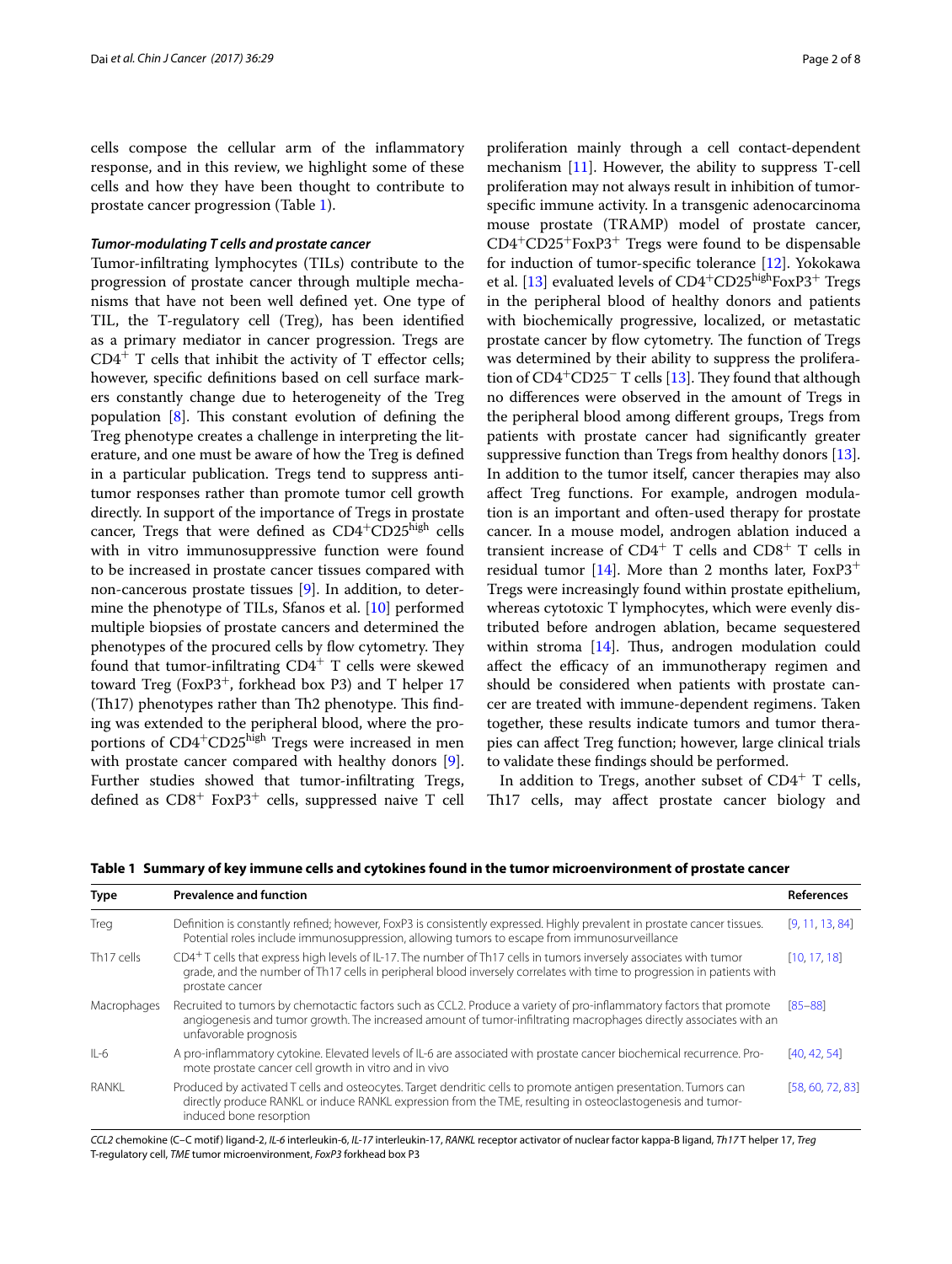responses to immunotherapy. Th17 cells are CD4<sup>+</sup> T effector cells that produce a large amount of interleukin-17 (IL-17) which is a pro-inflammatory cytokine that attracts and activates granulocytes and monocytes [\[15](#page-5-16)]. The role of Th17 cells in cancer is controversial. They have been reported to both inhibit cancer and promote it [[16\]](#page-5-17). An initial clue to the importance of Th17 cells came from an early study which demonstrated that injection of a fusogenic glycoprotein in combination with heat shock protein 70 (HSP70), as an immune adjuvant, induced an anti-tumor T-cell immune response that was associated with increased IL-17 expression [[17\]](#page-5-14). To compare the prognostic implications of the pretreatment level of Th17 cells with those of Tregs in prostate cancer patients who received active whole-cell vaccine-based immunotherapy, Derhovanessian et al. [[18\]](#page-5-15) detected the frequencies of Th17 cells and Tregs in the peripheral blood of patients with hormone-resistant non-bone metastatic prostate cancer prior to immunotherapy. They found that the frequency of Th17 cells inversely correlated with time to disease progression. Furthermore, patients who responded to immunotherapy with significant reductions in prostate-specific antigen (PSA) velocity showed a Th17 profile similar to that of healthy men; whereas, those who did not respond had a significantly different Th17 profile compared with that of responders and healthy men  $[18]$  $[18]$ . In contrast, although the frequency of Tregs in the peripheral blood was higher in men with prostate cancer than in age-matched healthy men, no difference was observed between responders and nonresponders  $[18]$  $[18]$  $[18]$ . These data indicated that Th17 cells may predict therapeutic response to active whole-cell vaccinebased immunotherapy. The true role that Th17 cells play in prostate cancer (i.e., inhibit or promote prostate cancer progression) may depend on tumor stage. Additional research efforts should be devoted to this concept.

#### *Macrophages and prostate cancer*

Macrophages have been found to play intriguing roles in promoting tumor progression. Among bone marrowderived cells in the TME, macrophages are one type of these cells that significantly associate with tumor progression and immunosuppression [\[19–](#page-5-18)[23\]](#page-5-19). It has been well recognized that macrophages infiltrate the tumor tissue (these macrophages are termed tumor-associated macrophages [TAMs]); moreover, for prostate cancer, more macrophages were observed in metastatic nodules than in primary tumors [\[24\]](#page-5-20). The increase of TAMs in prostate cancers may be mediated through prostate cancer-derived parathyroid hormone-related protein (PTHrP) which has been shown to recruit myeloid cells via osteoblast-produced chemokine (C–C motif) ligand 2 (CCL2) [[25\]](#page-5-21). Although an increase of TAMs in prostate cancers is well recognized, little is known about the specific mechanisms by which macrophages promote tumor growth.

A primary role of macrophages is phagocytosis during bacterial infection [[26](#page-5-22)], yet phagocytosis is an often overlooked function relative to tumorigenesis [[27,](#page-5-23) [28](#page-5-24)]. Efferocytosis refers to the specific phagocytosis of apoptotic cells and is an integral process in tissue homeostasis, inflammation, and autoimmunity [\[29\]](#page-5-25). Like many other tumor-promoting activities, efferocytosis is a physiologic activity that may be hijacked by tumors to benefit their establishment and growth.

Macrophages perform efferocytosis via distinct receptor signaling pathways [\[30](#page-5-26)]. Specific "eat me" signal molecules, such as milk fat globule-E8 (MFG-E8), are expressed by activated macrophages and bridge apoptotic cells and macrophages to facilitate efferocytosis [[31](#page-5-27)[–33](#page-5-28)]. MFG-E8 includes the N-terminus that bears a signal peptide to direct secretion, an epidermal growth factor (EGF)-repeated domain that contains an Arg-Gly-Asp (RGD) motif for recognition of integrin on phagocytic cells, and the C-terminus that bears a factor V/VIII-like domain enabling binding to phosphatidylserine in apoptotic cells [[33\]](#page-5-28). MFG-E8 is produced by several types of cells, most notably macrophages, and co-localizes with the activated marker CD68 [\[34\]](#page-5-29). The majority of research on MFG-E8 has been performed in the mammary gland, where it was originally identified, as well as in the peritoneal cavity, spleen, and lung [[34](#page-5-29)]. In patients with triplenegative breast cancer, MFG-E8 promotes breast cancer progression through the p63 pathway; but in estrogen receptor- and erbB2-positive breast cancers, MFG-E8 serves a suppressive function [\[35](#page-6-6)]. In the context of prostate cancer bone metastasis, TAMs are polarized upon interaction with apoptotic tumor cells in an MFG-E8-dependent manner that supports tumor progression [\[36](#page-6-7)], similar to that observed in triple-negative breast cancer [[35\]](#page-6-6). In the bone microenvironment, factors released by efferocytic macrophages could increase the resistance of bone metastases to cancer therapies, resulting in a lack of therapeutic response or reduced response duration. MFG-E8 and other intra- and extra-cellular signaling events specifically related to macrophage-mediated efferocytosis represent intriguing new pharmacologic targets for patients with bone metastasis.

## **Cytokines and prostate cancer**

A variety of cytokines are secreted by cells in the TME that can affect prostate cancer growth. These cytokines can act in a paracrine fashion on tumor cells to stimulate a variety of tumor activities, including proliferation, chemoresistance, anti-apoptosis, migration, and invasion. In this review, we focus on two immune-related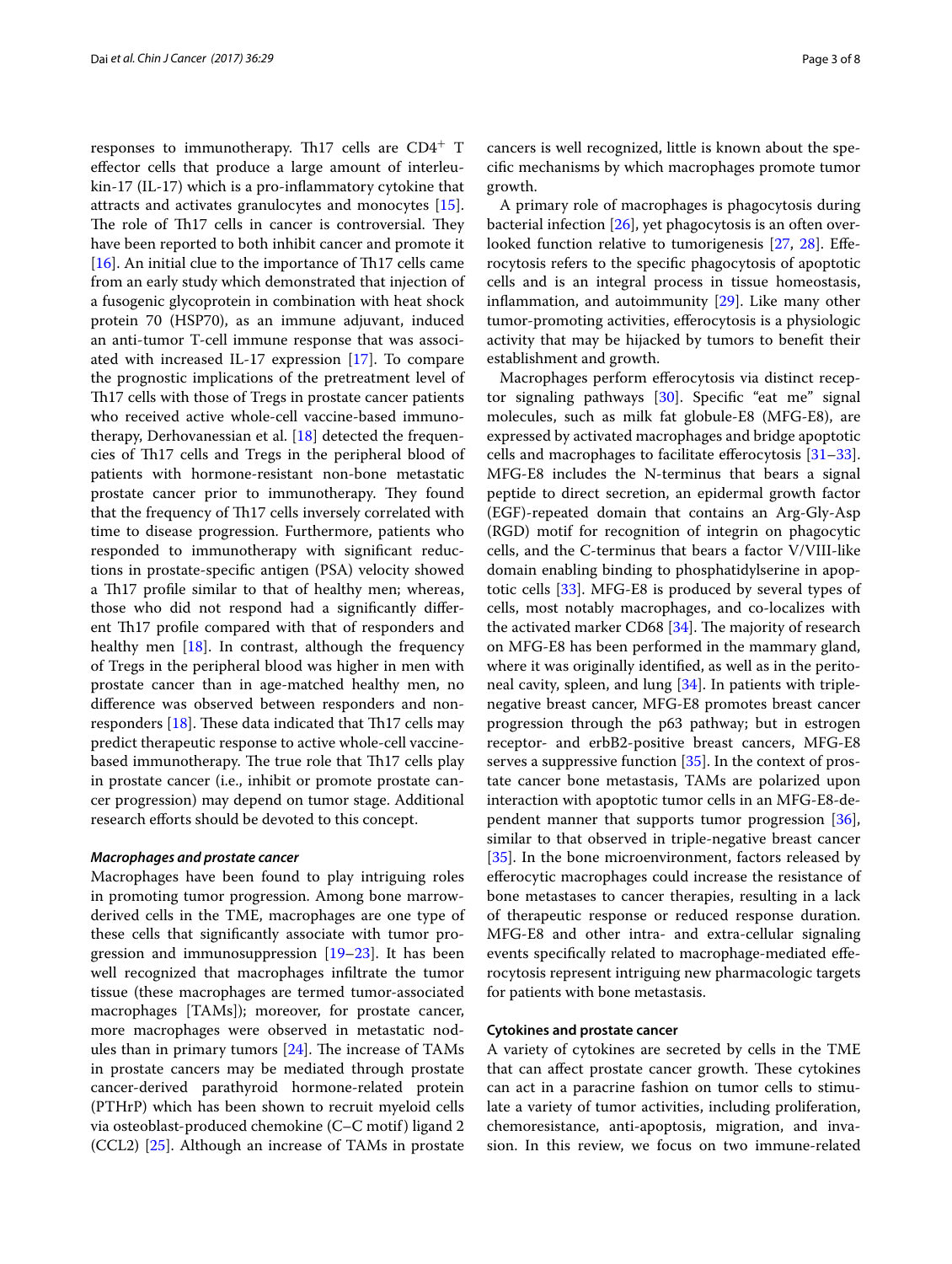cytokines, interleukin-6 (IL-6) and receptor activator of nuclear factor kappa-B ligand (RANKL), that are expressed in the TME of prostate cancer.

## *IL‑6*

IL-6 is produced by inflammatory cells and osteoblasts and has ample opportunities to interact with prostate cancer cells [[37](#page-6-8)]. A great deal of clinical and experimental evidence suggests that IL-6 promotes prostate cancer progression [\[38](#page-6-9)]. Several studies have shown that IL-6 level is elevated in the sera of patients with metastatic prostate cancer [\[39](#page-6-10)[–41\]](#page-6-11). For example, Alcover et al. [[40](#page-6-0)] assessed serum levels of IL-6 and its soluble receptor to determine if these levels could be used to predict biochemical recurrence in patients who underwent radical prostatectomy. They found that preoperative serum levels of IL-6 higher than 1.2 pg/mL in men with prostate cancer were associated with an increased probability of biochemical recurrence (i.e., increased serum PSA levels) [[40](#page-6-0)]. Although the study had a small sample size, the results support further evaluation of IL-6 as a prognostic factor. Similarly, Stark et al. [\[41](#page-6-11)] proved that pre-diagnostic IL-6 level was associated with time to progression/ death for prostate cancer patients with healthy weight. Overall, the preponderance of evidence suggests that IL-6 level is elevated in men with prostate cancer and is related to the clinical outcome of prostate cancer.

In addition to these clinical observations, in vitro cellular studies have shown that IL-6 modulates the growth of prostate cancer cells. Chung et al. [[42\]](#page-6-1) showed that IL-6 promoted the growth of hormone-refractory cells but had no effect on hormone-dependent cell lines. Some studies have reported that the addition of exogenous IL-6 to the culture media of prostate cancer LNCaP cells resulted in a dose-dependent growth inhibition with neuroendocrine differentiation [[43,](#page-6-12) [44](#page-6-13)], whereas in other instances, cell proliferation was increased [\[42–](#page-6-1)[48\]](#page-6-14). The reasons for these differences have not yet been clarified, and it appeared that IL-6 inhibited the growth of only LNCaP cells but not other prostate cancer cell lines [\[49\]](#page-6-15).

In addition to increased proliferation, decreased apoptosis can also promote tumor growth. IL-6 has an antiapoptotic effect on many types of cancer cells, including prostate cancer cells [[50,](#page-6-16) [51](#page-6-17)]. A previous study demonstrated that orchiectomy induced a conversion of LuCaP 35 tumors to an androgen-independent phenotype through increased IL-6 expression [[52](#page-6-18)]. It has been shown that targeting IL-6 with an IL-6 antibody promoted the apoptosis of androgen-independent PC-3 cells in mice [[53\]](#page-6-19). IL-6 protects prostate cancer cells against apoptosis through activation of signal transducer and activator of transcription 3 (STAT3) [\[50](#page-6-16)] and phosphatidylinositol-3 kinase (PI3K) [\[51](#page-6-17)]. Taken together, decreased proliferation and increased apoptosis caused by inhibiting IL-6 suggest that IL-6 coordinates both processes to promote the growth of androgen-independent tumors.

In addition to the effect of enhancing cell proliferation, IL-6 also enhances other aspects of prostate cancer. For example, IL-6-mediated activation of STAT3 activates insulin-like type I growth factor receptor (IGF-IR), resulting in tumorigenesis [\[54](#page-6-2)]. IL-6 is also associated with neuroendocrine differentiation of prostate cancer cells [[44\]](#page-6-13). In combination with the cytokine CCL2, IL-6 induces M2-type macrophage polarization and promotes  $CD11b<sup>+</sup>$  peripheral blood mononuclear cell survival [\[55](#page-6-20)]. Together, these findings indicate that IL-6 contributes to prostate cancer progression through multiple activities.

The above published studies suggesting the contribution of IL-6 to prostate cancer progression provided the rationale for a clinical trial to evaluate IL-6-targeted therapies. A human-mouse chimeric monoclonal neutralizing IL-6 antibody (siltuximab, also known as CNTO 328) has been evaluated in a phase II study in men with advanced castration-resistant prostate cancer, with PSA response rate being the primary endpoint [\[56\]](#page-6-21). However, the response rate was only 3.8%, and no men with measurable disease had a response according to the Response Evaluation Criteria in Solid Tumors (RECIST); even so, C-reactive protein, an indicator of IL-6 activity, was decreased, suggesting that IL-6 was effectively neutralized [\[56](#page-6-21)]. These results suggest that targeting IL-6 in men with advanced castration-resistant disease may not result in a significant direct anti-tumor benefit. In contrast to a direct anti-tumor effect, IL-6 has an anti-apoptotic effect [[57\]](#page-6-22), suggesting a possibility that targeting IL-6, which would block the anti-apoptotic effect of IL-6, may synergize with a chemotherapy regimen by promoting cell death.

#### *RANKL*

RANKL is expressed on the surface of activated T cells and interacts with its receptor, receptor activator of nuclear factor kappa-B (RANK), on dendritic cells (DCs) to promote the survival of DCs and increase their activities as antigen-presenting cells [[58\]](#page-6-3). In addition to its direct immune function, RANKL promotes osteoclastogenesis. It has been identified that osteocytes also produce RANKL in the bone microenvironment [\[59](#page-6-23)]. RANKL can be expressed as a membrane-bound molecule or, in some instances, be cleaved to form a functional soluble RANKL peptide [\[60](#page-6-4)]. RANKL binds to the transmembrane receptor RANK on osteoclast precursors and initiates osteoclastogenesis [\[61](#page-6-24), [62](#page-6-25)]. It has been demonstrated that RANKL and RANK are required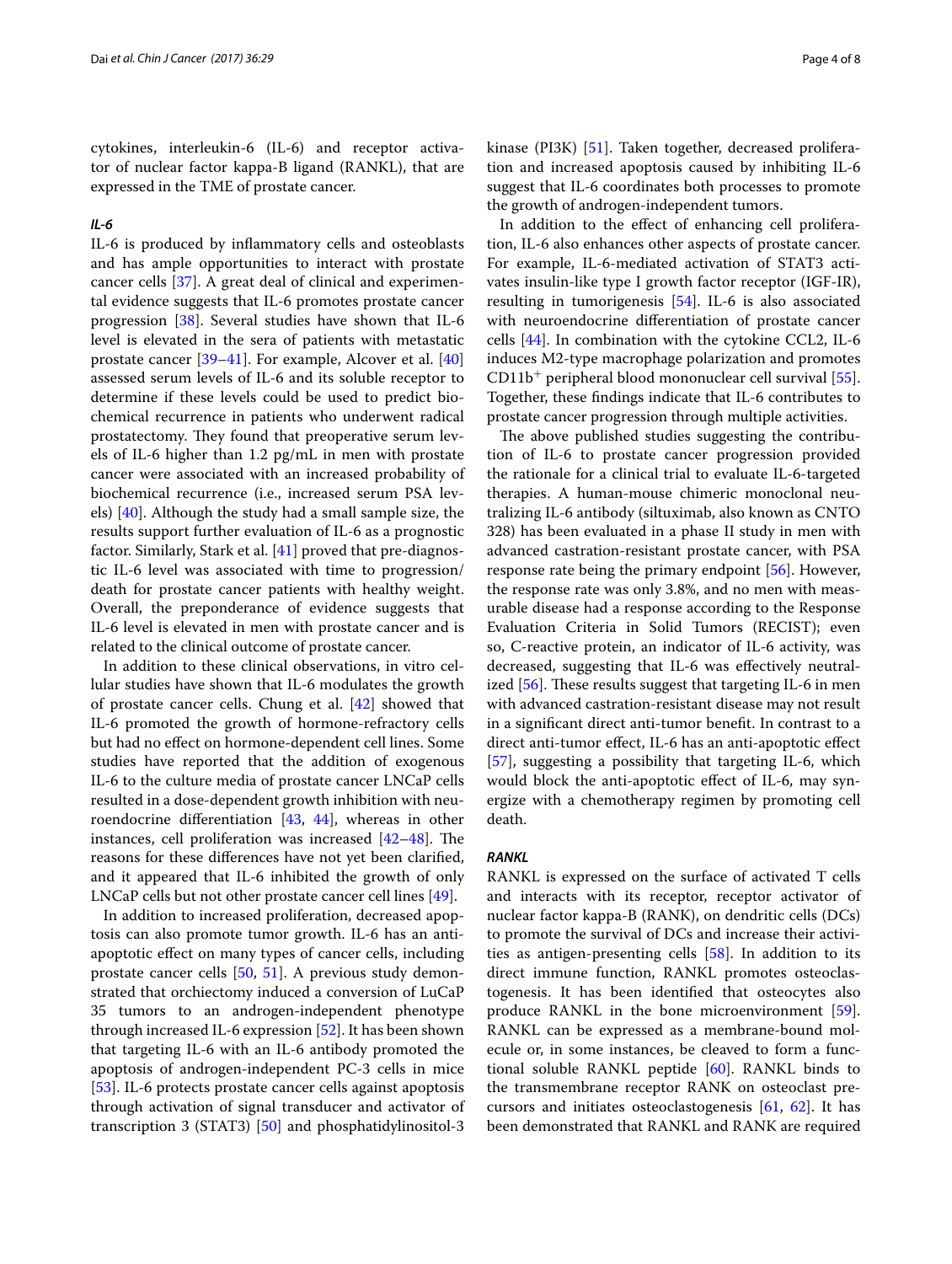for osteoclastogenesis since transgenic *rankl*<sup>−</sup>/<sup>−</sup> and *rank*−/− mice had no osteoclasts or developed osteosclerotic bones [[63,](#page-6-26) [64](#page-6-27)]. Osteoprotegrin (OPG) is a soluble glycoprotein that negatively regulates osteoclastogenesis through sequestering RANKL, resulting in the block of its interaction with RANK [[65\]](#page-6-28). Thus, the balance between RANKL and OPG determines the extent of bone resorption.

Many cancers found in the skeleton  $[66]$  $[66]$ , including osteoclastomas [[67\]](#page-6-30) and prostate cancer bone metastases [[68\]](#page-6-31), have dysregulated RANKL, OPG, or RANK expression. Both prostate cancer epithelium and stromal cells express RANKL [\[68](#page-6-31)], whose level directly associates with disease stage [[69\]](#page-6-32) and may have a prognosis-predictive value [\[70\]](#page-6-33). Prostate cancer cells initiate osteoclastogenesis through RANKL [\[71,](#page-6-34) [72\]](#page-6-5). In murine models of prostate cancer bone metastasis, using OPG [\[71](#page-6-34)] or soluble RANK [[73\]](#page-6-35) to inhibit RANKL activity decreased both the amount of mature osteoclasts and the frequency of bone lesions. The decrease of tumor-induced bone destruction is associated with decreased pain-associated behaviors in murine models of bone cancer [\[74,](#page-6-36) [75](#page-6-37)]. Taken together, these findings suggest that inhibiting RANKL will diminish both tumor-associated bone remodeling and bone pain.

In addition to its effect on bone remodeling, RANKL has direct effects on cancer cells. For example, RANKL binds with RANK on prostate cancer cells and then induces pro-metastatic gene expression, resulting in increased invasive ability of prostate cancer cells [\[76](#page-7-4)]. Furthermore, inhibition of RANKL by OPG promotes prostate cancer cell survival through inhibition of TNFrelated apoptosis-inducing ligand (TRAIL)-mediated apoptosis [\[77](#page-7-5)]. These findings, in combination with the reports of tumor-mediated bone resorption via RANKL, indicate that targeting RANKL would have a two-pronged therapeutic effect by inhibiting both tumorinduced bone resorption and pro-metastatic activity of tumor, which have provided the rationale to evaluate the clinical efficacy of targeting RANKL in cancer-related bone diseases.

The anti-tumor effect of denosumab, a human monoclonal IgG2 antibody that targets RANKL, has been evaluated in several clinical trials. Denosumab reduced the expression of urinary N-telopeptides of collagen (uNTx), a biomarker for osteoclast activity, in a phase II study that included patients with prostate cancer bone metastases [[78\]](#page-7-6). In another clinical trial, bone mineral density (BMD) was significantly improved compared with baseline after treatment with denosumab in men with prostate cancer who were being treated with androgen-deprivation therapy [\[79,](#page-7-7) [80](#page-7-8)]. Also in a clinical trial, zoledronic acid (an anti-osteoclastic bisphosphonate)

was compared with denosumab for prevention of skeletal-related events (SREs: defined as presence of bone fracture, need for bone pain palliation, or need for bone surgery) in men with castration-resistant prostate cancer and bone metastases  $[81]$  $[81]$  $[81]$ . Denosumab significantly delayed the time to first on-study SRE as well as the time to first and subsequent on-study SRE compared with zoledronic acid  $[81]$  $[81]$ . The above studies and additional preclinical and clinical data [\[82](#page-7-10), [83](#page-7-3)] have supported the United States Food and Drug Administration approval of denosumab for treating patients with prostate cancer (and breast cancer) bone metastases.

## **Conclusions and future directions**

Multiple host factors in the TME contribute to prostate cancer progression (Fig. [1;](#page-4-0) Table [1\)](#page-1-0). Immune cells, such as Tregs, Th17 cells, and macrophages, are major modulators of prostate cancer progression. In addition, host cells affect prostate cancer cells via cytokines. Cytokines such as IL-6 and RANKL have pleiotropic actions on prostate cancer cells. These findings show that the TME offers potentially promising targets for prostate cancer therapy. Further studies on host immune factors, in addition to studies on tumors, may validate their potential therapeutic benefits.



<span id="page-4-0"></span>**Fig. 1** Key immune cells and cytokines in the tumor microenvironment of prostate cancer. Tregs suppress the activation of anti-tumor T cells to promote tumor progression. Th17 cells may promote or inhibit prostate cancer progression depending on the context. Macrophages promote prostate cancer growth through efferocytosis. Inflammatory stimuli can lead to IL-6 production, which, in turn, can promote prostate cancer growth. Prostate cancer cells can produce RANKL directly and stimulate host cells (e.g., osteocytes) to produce RANKL in the tumor microenvironment. RANKL can then mediate tumor-induced bone remodeling through osteoclast activation. *IL-6* interleukin-6, *Mɸ* macrophage, *RANKL* receptor activator of nuclear factor kappa-B ligand, *Th17* T helper 17, *Treg* T-regulatory cell, *FoxP3* forkhead box P3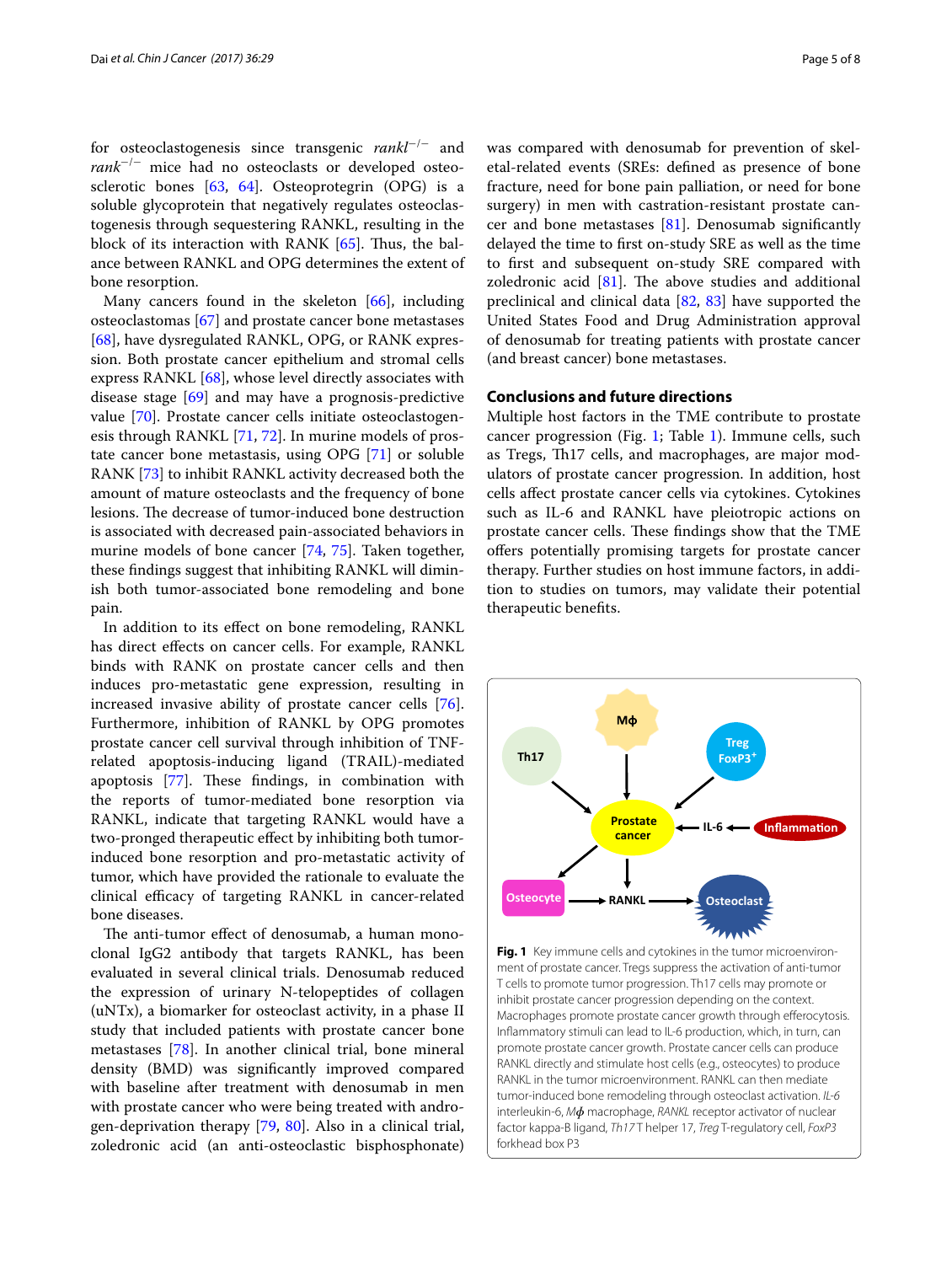#### **Authors' contributions**

All authors contributed to drafting the mansucript. All authors approved the final mansucript.

#### **Author details**

Department of Urology and Biointerfaces Institute, University of Michigan, Ann Arbor, MI 48109, USA.<sup>2</sup> Center for Translational Medicine, Guangxi Medical University, Nanning, Guangxi 520021, P. R. China. 3 Periodontics and Oral Medicine, School of Dentistry, University of Michigan, Ann Arbor, MI 48109, USA. 4 Department of Urology, University of Michigan, Ann Arbor, MI 48109-8940, USA.

#### **Acknowledgements**

This work was supported by National Cancer Institute Grants (Nos. P01 CA093900 and R01 CA190554); National Natural Science Foundation of China (NSFC) Key Projects (Nos. 81130046; NSFC 81171993 and 81272415); and Guangxi Key Project (No. 2013GXNSFEA053004).

#### **Competing interests**

The authors declare that they have no competing interests.

Received: 30 August 2016 Accepted: 9 March 2017 Published online: 14 March 2017

#### **References**

- <span id="page-5-0"></span>Keller ET, Li LY. The first Tianjin, China forum on tumor microenvironment. Cancer Res. 2011;71(2):310–3. doi:[10.1158/0008-5472.CAN-10-2930](http://dx.doi.org/10.1158/0008-5472.CAN-10-2930).
- <span id="page-5-1"></span>2. Huang Y, Yuan J, Righi E, Kamoun WS, Ancukiewicz M, Nezivar J, et al. Vascular normalizing doses of antiangiogenic treatment reprogram the immunosuppressive tumor microenvironment and enhance immunotherapy. Proc Natl Acad Sci USA. 2012;109(43):17561–6. doi[:10.1073/](http://dx.doi.org/10.1073/pnas.1215397109) [pnas.1215397109.](http://dx.doi.org/10.1073/pnas.1215397109)
- <span id="page-5-2"></span>3. Keller ET, Zhang J, Cooper CR, Smith PC, McCauley LK, Pienta KJ, et al. Prostate carcinoma skeletal metastases: cross-talk between tumor and bone. Cancer Metastasis Rev. 2001;20(3–4):333–49.
- <span id="page-5-3"></span>4. Niu YN, Xia SJ. Stroma-epithelium crosstalk in prostate cancer. Asian J Androl. 2009;11(1):28–35. doi[:10.1038/aja.2008.39](http://dx.doi.org/10.1038/aja.2008.39).
- <span id="page-5-4"></span>5. Yoneda T, Hiraga T. Crosstalk between cancer cells and bone microenvironment in bone metastasis. Biochem Biophys Res Commun. 2005;328(3):679–87. doi[:10.1016/j.bbrc.2004.11.070.](http://dx.doi.org/10.1016/j.bbrc.2004.11.070)
- <span id="page-5-5"></span>6. Omabe M, Ezeani M. Infection, inflammation and prostate carcinogenesis. Infect Genet Evol. 2011. doi[:10.1016/j.meegid.2011.03.002.](http://dx.doi.org/10.1016/j.meegid.2011.03.002)
- <span id="page-5-6"></span>7. Vasto S, Carruba G, Candore G, Italiano E, Di Bona D, Caruso C. Inflammation and prostate cancer. Future Oncol. 2008;4(5):637–45. doi:[10.2217/14796694.4.5.637](http://dx.doi.org/10.2217/14796694.4.5.637).
- <span id="page-5-7"></span>8. Teng MW, Ritchie DS, Neeson P, Smyth MJ. Biology and clinical observations of regulatory T cells in cancer immunology. Curr Top Microbiol Immunol. 2010. doi:[10.1007/82\\_2010\\_50](http://dx.doi.org/10.1007/82_2010_50).
- <span id="page-5-8"></span>9. Miller AM, Lundberg K, Ozenci V, Banham AH, Hellstrom M, Egevad L, et al. CD4<sup>+</sup> CD25<sup>high</sup> T cells are enriched in the tumor and peripheral blood of prostate cancer patients. J Immunol. 2006;177(10):7398–405.
- <span id="page-5-9"></span>10. Sfanos KS, Bruno TC, Maris CH, Xu L, Thoburn CJ, DeMarzo AM, et al. Phenotypic analysis of prostate-infiltrating lymphocytes reveals TH17 and Treg skewing. Clin Cancer Res. 2008;14(11):3254–61. doi[:10.1158/1078-](http://dx.doi.org/10.1158/1078-0432.CCR-07-5164) [0432.CCR-07-5164](http://dx.doi.org/10.1158/1078-0432.CCR-07-5164).
- <span id="page-5-10"></span>11. Kiniwa Y, Miyahara Y, Wang HY, Peng W, Peng G, Wheeler TM, et al. CD8<sup>+</sup> Foxp3+ regulatory T cells mediate immunosuppression in prostate cancer. Clin Cancer Res. 2007;13(23):6947–58. doi[:10.1158/1078-0432.](http://dx.doi.org/10.1158/1078-0432.CCR-07-0842) [CCR-07-0842](http://dx.doi.org/10.1158/1078-0432.CCR-07-0842).
- <span id="page-5-11"></span>12. Degl'Innocenti E, Grioni M, Capuano G, Jachetti E, Freschi M, Bertilaccio MT, et al. Peripheral T-cell tolerance associated with prostate cancer is independent from CD4<sup>+</sup> CD25<sup>+</sup> regulatory T cells. Can Res. 2008;68(1):292–300. doi[:10.1158/0008-5472.CAN-07-2429](http://dx.doi.org/10.1158/0008-5472.CAN-07-2429).
- <span id="page-5-12"></span>13. Yokokawa J, Cereda V, Remondo C, Gulley JL, Arlen PM, Schlom J, et al. Enhanced functionality of CD4<sup>+</sup> CD25(high)FoxP3<sup>+</sup> regulatory T cells in the peripheral blood of patients with prostate cancer. Clin Cancer Res. 2008;14(4):1032–40. doi[:10.1158/1078-0432.CCR-07-2056.](http://dx.doi.org/10.1158/1078-0432.CCR-07-2056)
- <span id="page-5-13"></span>14. Akins EJ, Moore ML, Tang S, Willingham MC, Tooze JA, Dubey P. In situ vaccination combined with androgen ablation and regulatory T-cell depletion reduces castration-resistant tumor burden in prostate-specific pten knockout mice. Can Res. 2010;70(9):3473–82. doi[:10.1158/0008-](http://dx.doi.org/10.1158/0008-5472.CAN-09-2490) [5472.CAN-09-2490.](http://dx.doi.org/10.1158/0008-5472.CAN-09-2490)
- <span id="page-5-16"></span>15. Rakebrandt N, Littringer K, Joller N. Regulatory T cells: balancing protection versus pathology. Swiss Med Wkly. 2016;146:w14343. doi:[10.4414/](http://dx.doi.org/10.4414/smw.2016.14343) [smw.2016.14343](http://dx.doi.org/10.4414/smw.2016.14343).
- <span id="page-5-17"></span>16. Young MR. Th17 Cells in protection from tumor or promotion of tumor progression. J Clin Cell Immunol. 2016;7(3):431. doi:[10.4172/2155-9899.1000431](http://dx.doi.org/10.4172/2155-9899.1000431).
- <span id="page-5-14"></span>17. Kottke T, Sanchez-Perez L, Diaz RM, Thompson J, Chong H, Harrington K, et al. Induction of hsp70-mediated Th17 autoimmunity can be exploited as immunotherapy for metastatic prostate cancer. Can Res. 2007;67(24):11970–9. doi[:10.1158/0008-5472.CAN-07-2259.](http://dx.doi.org/10.1158/0008-5472.CAN-07-2259)
- <span id="page-5-15"></span>18. Derhovanessian E, Adams V, Hahnel K, Groeger A, Pandha H, Ward S, et al. Pretreatment frequency of circulating IL-17<sup>+</sup> CD4<sup>+</sup> T-cells, but not Tregs, correlates with clinical response to whole-cell vaccination in prostate cancer patients. Int J Cancer. 2009;125(6):1372–9. doi:[10.1002/ijc.24497.](http://dx.doi.org/10.1002/ijc.24497)
- <span id="page-5-18"></span>19. Gabrilovich DI, Nagaraj S. Myeloid-derived suppressor cells as regulators of the immune system. Nat Rev Immunol. 2009;9(3):162–74. doi:[10.1038/](http://dx.doi.org/10.1038/nri2506) [nri2506](http://dx.doi.org/10.1038/nri2506).
- 20. Gao D, Mittal V. The role of bone-marrow-derived cells in tumor growth, metastasis initiation and progression. Trends Mol Med. 2009;15(8):333–43. doi:[10.1016/j.molmed.2009.06.006.](http://dx.doi.org/10.1016/j.molmed.2009.06.006)
- 21. Herroon MK, Rajagurubandara E, Rudy DL, Chalasani A, Hardaway AL, Podgorski I. Macrophage cathepsin K promotes prostate tumor progression in bone. Oncogene. 2013;32(12):1580–93. doi:[10.1038/onc.2012.166](http://dx.doi.org/10.1038/onc.2012.166).
- 22. Park SI, Liao J, Berry JE, Li X, Koh AJ, Michalski ME, et al. Cyclophosphamide creates a receptive microenvironment for prostate cancer skeletal metastasis. Cancer Res. 2012;72(10):2522–32. doi:[10.1158/0008-5472.](http://dx.doi.org/10.1158/0008-5472.CAN-11-2928) [CAN-11-2928.](http://dx.doi.org/10.1158/0008-5472.CAN-11-2928)
- <span id="page-5-19"></span>23. Park SI, Soki FN, McCauley LK. Roles of bone marrow cells in skeletal metastases: no longer bystanders. Cancer Microenviron. 2011;4(3):237– 46. doi:[10.1007/s12307-011-0081-8.](http://dx.doi.org/10.1007/s12307-011-0081-8)
- <span id="page-5-20"></span>24. Richardsen E, Uglehus RD, Due J, Busch C, Busund LT. The prognostic impact of M-CSF, CSF-1 receptor, CD68 and CD3 in prostatic carcinoma. Histopathology. 2008;53(1):30–8. doi:[10.1111/j.1365-2559.2008.03058.x.](http://dx.doi.org/10.1111/j.1365-2559.2008.03058.x)
- <span id="page-5-21"></span>25. Li X, Loberg R, Liao J, Ying C, Snyder LA, Pienta KJ, et al. A destructive cascade mediated by CCL2 facilitates prostate cancer growth in bone. Cancer Res. 2009;69(4):1685–92. doi[:10.1158/0008-5472.CAN-08-2164.](http://dx.doi.org/10.1158/0008-5472.CAN-08-2164)
- <span id="page-5-22"></span>26. Hume DA. Differentiation and heterogeneity in the mononuclear phagocyte system. Mucosal Immunol. 2008;1(6):432–41. doi[:10.1038/](http://dx.doi.org/10.1038/mi.2008.36) [mi.2008.36](http://dx.doi.org/10.1038/mi.2008.36).
- <span id="page-5-23"></span>27. Danilin S, Merkel AR, Johnson JR, Johnson RW, Edwards JR, Sterling JA. Myeloid-derived suppressor cells expand during breast cancer progression and promote tumor-induced bone destruction. Oncoimmunology. 2012;1(9):1484–94. doi:[10.4161/onci.21990](http://dx.doi.org/10.4161/onci.21990).
- <span id="page-5-24"></span>28. Murdoch C, Muthana M, Coffelt SB, Lewis CE. The role of myeloid cells in the promotion of tumour angiogenesis. Nat Rev Cancer. 2008;8(8):618– 31. doi:[10.1038/nrc2444.](http://dx.doi.org/10.1038/nrc2444)
- <span id="page-5-25"></span>29. Mevorach D, Trahtemberg U, Krispin A, Attalah M, Zazoun J, Tabib A, et al. What do we mean when we write "senescence," "apoptosis," "necrosis," or "clearance of dying cells"? Ann NY Acad Sci. 2010;1209:1–9. doi:[10.1111/j.1749-6632.2010.05774.x.](http://dx.doi.org/10.1111/j.1749-6632.2010.05774.x)
- <span id="page-5-26"></span>30. Rothlin CV, Lemke G. TAM receptor signaling and autoimmune disease. Curr Opin Immunol. 2010;22(6):740–6. doi[:10.1016/j.coi.2010.10.001.](http://dx.doi.org/10.1016/j.coi.2010.10.001)
- <span id="page-5-27"></span>31. Aziz M, Jacob A, Matsuda A, Wang P. Review: milk fat globule-EGF factor 8 expression, function and plausible signal transduction in resolving inflammation. Apoptosis. 2011;16(11):1077–86. doi[:10.1007/](http://dx.doi.org/10.1007/s10495-011-0630-0) [s10495-011-0630-0.](http://dx.doi.org/10.1007/s10495-011-0630-0)
- 32. Hanayama R, Tanaka M, Miwa K, Shinohara A, Iwamatsu A, Nagata S. Identification of a factor that links apoptotic cells to phagocytes. Nature. 2002;417(6885):182–7. doi:[10.1038/417182a](http://dx.doi.org/10.1038/417182a).
- <span id="page-5-28"></span>33. Selvarajan K, Moldovan L, Chandrakala AN, Litvinov D, Parthasarathy S. Peritoneal macrophages are distinct from monocytes and adherent macrophages. Atherosclerosis. 2011;219(2):475–83. doi[:10.1016/j.](http://dx.doi.org/10.1016/j.atherosclerosis.2011.09.014) [atherosclerosis.2011.09.014.](http://dx.doi.org/10.1016/j.atherosclerosis.2011.09.014)
- <span id="page-5-29"></span>34. Nakatani H, Aoki N, Nakagawa Y, Jin-No S, Aoyama K, Oshima K, et al. Weaning-induced expression of a milk-fat globule protein, MFG-E8, in mouse mammary glands, as demonstrated by the analyses of its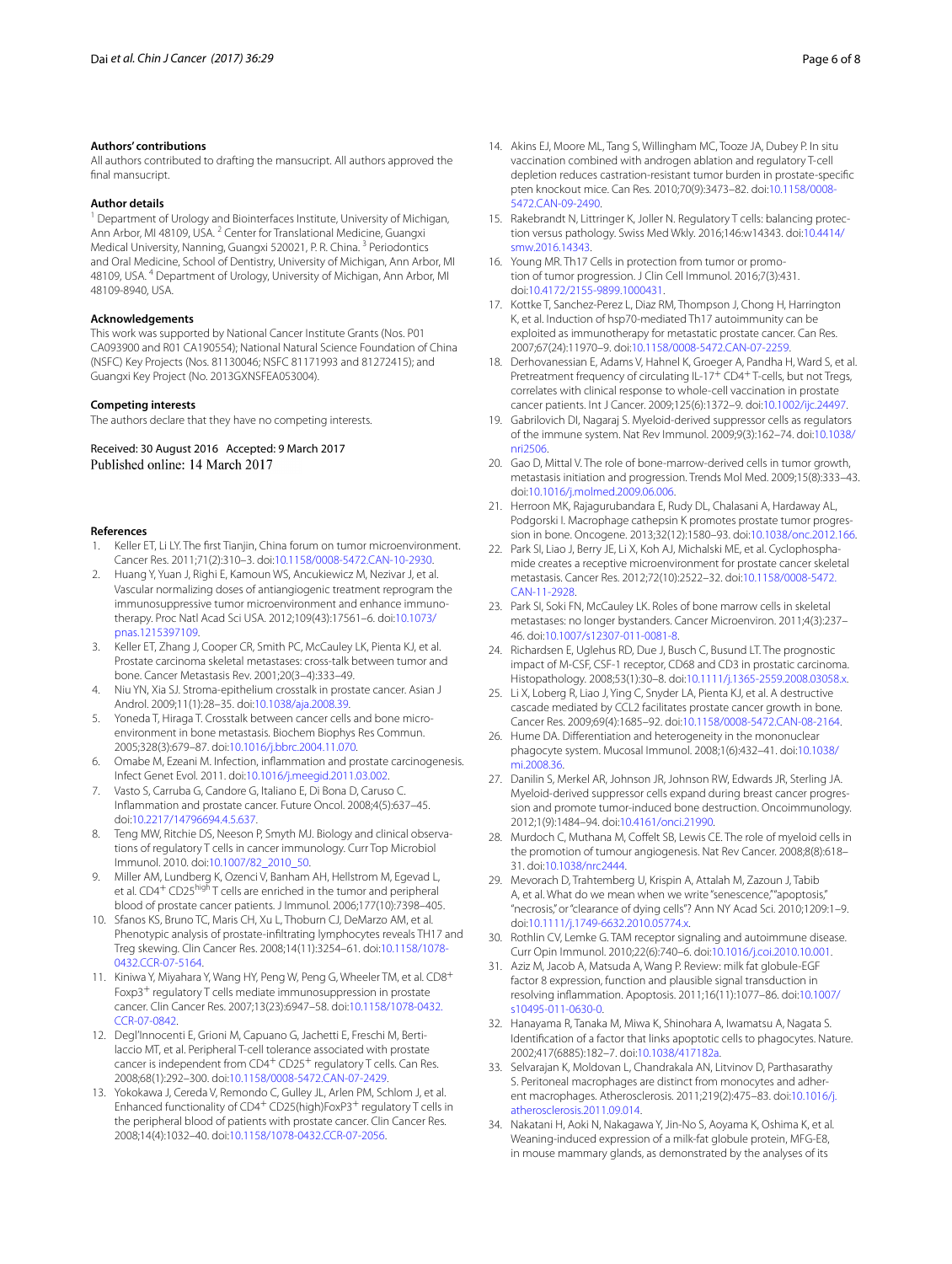mRNA, protein and phosphatidylserine-binding activity. Biochem J. 2006;395(1):21–30. doi:[10.1042/BJ20051459](http://dx.doi.org/10.1042/BJ20051459).

- <span id="page-6-6"></span>35. Yang C, Hayashida T, Forster N, Li C, Shen D, Maheswaran S, et al. The integrin alpha(v)beta(3-5) ligand MFG-E8 is a p63/p73 target gene in triple-negative breast cancers but exhibits suppressive functions in ER(+) and erbB2(+) breast cancers. Cancer Res. 2011;71(3):937–45. doi:[10.1158/0008-5472.CAN-10-1471](http://dx.doi.org/10.1158/0008-5472.CAN-10-1471).
- <span id="page-6-7"></span>36. Soki FN, Cho SW, Kim YW, Jones JD, Park SI, Koh AJ, et al. Bone marrow macrophages support prostate cancer growth in bone. Oncotarget. 2015;6(34):35782–96. doi[:10.18632/oncotarget.6042.](http://dx.doi.org/10.18632/oncotarget.6042)
- <span id="page-6-8"></span>37. Ershler WB, Harman SM, Keller ET. Immunologic aspects of osteoporosis. Dev Comp Immunol. 1997;21(6):487–99.
- <span id="page-6-9"></span>38. Culig Z, Puhr M. Interleukin-6: a multifunctional targetable cytokine in human prostate cancer. Mol Cell Endocrinol. 2011. doi:[10.1016/j.](http://dx.doi.org/10.1016/j.mce.2011.05.033) [mce.2011.05.033.](http://dx.doi.org/10.1016/j.mce.2011.05.033)
- <span id="page-6-10"></span>39. George DJ, Halabi S, Shepard TF, Sanford B, Vogelzang NJ, Small EJ, et al. The prognostic significance of plasma interleukin-6 levels in patients with metastatic hormone-refractory prostate cancer: results from cancer and leukemia group B 9480. Clin Cancer Res. 2005;11(5):1815–20.
- <span id="page-6-0"></span>40. Alcover J, Filella X, Luque P, Molina R, Izquierdo L, Auge JM, et al. Prognostic value of IL-6 in localized prostatic cancer. Anticancer Res. 2010;30(10):4369–72.
- <span id="page-6-11"></span>41. Stark JR, Li H, Kraft P, Kurth T, Giovannucci EL, Stampfer MJ, et al. Circulating prediagnostic interleukin-6 and C-reactive protein and prostate cancer incidence and mortality. Int J Cancer. 2009;124(11):2683–9. doi:[10.1002/ijc.24241.](http://dx.doi.org/10.1002/ijc.24241)
- <span id="page-6-1"></span>42. Chung TD, Yu JJ, Spiotto MT, Bartkowski M, Simons JW. Characterization of the role of IL-6 in the progression of prostate cancer. Prostate. 1999;38(3):199–207.
- <span id="page-6-12"></span>43. Alberti C. Neuroendocrine differentiation in prostate carcinoma: focusing on its pathophysiologic mechanisms and pathological features. Il Giornale di chirurgia. 2010;31(11–12):568–74.
- <span id="page-6-13"></span>44. Lee GT, Kwon SJ, Lee JH, Jeon SS, Jang KT, Choi HY, et al. Macrophages induce neuroendocrine differentiation of prostate cancer cells via BMP6- IL6 Loop. Prostate. 2011. doi:[10.1002/pros.21369](http://dx.doi.org/10.1002/pros.21369).
- 45. Smith ND, Schulze-Hoepfner FT, Veliceasa D, Filleur S, Shareef S, Huang L, et al. Pigment epithelium-derived factor and interleukin-6 control prostate neuroendocrine differentiation via feed-forward mechanism. J Urol. 2008;179(6):2427–34. doi[:10.1016/j.juro.2008.01.081.](http://dx.doi.org/10.1016/j.juro.2008.01.081)
- 46. Okamoto M, Lee C, Oyasu R. Autocrine effect of androgen on proliferation of an androgen-responsive prostatic carcinoma cell line, LNCaP: role of interleukin-6. Endocrinology. 1997;138:5071–4.
- 47. Qiu Y, Ravi L, Kung HJ. Requirement of ErbB2 for signalling by interleukin-6 in prostate carcinoma cells. Nature. 1998;393(6680):83–5.
- <span id="page-6-14"></span>48. Wallner L, Dai J, Escara-Wilke J, Zhang J, Yao Z, Lu Y, et al. Inhibition of interleukin-6 with CNTO328, an anti-interleukin-6 monoclonal antibody, inhibits conversion of androgen-dependent prostate cancer to an androgen-independent phenotype in orchiectomized mice. Cancer Res. 2006;66(6):3087–95.
- <span id="page-6-15"></span>49. Culig Z, Steiner H, Bartsch G, Hobisch A. Interleukin-6 regulation of prostate cancer cell growth. J Cell Biochem. 2005;95(3):497–505.
- <span id="page-6-16"></span>50. Chung TD, Yu JJ, Kong TA, Spiotto MT, Lin JM. Interleukin-6 activates phosphatidylinositol-3 kinase, which inhibits apoptosis in human prostate cancer cell lines. Prostate. 2000;42(1):1–7.
- <span id="page-6-17"></span>51. Lee SO, Lou W, Johnson CS, Trump DL, Gao AC. Interleukin-6 protects LNCaP cells from apoptosis induced by androgen deprivation through the Stat3 pathway. Prostate. 2004;60(3):178–86.
- <span id="page-6-18"></span>52. Corey E, Quinn JE, Buhler KR, Nelson PS, Macoska JA, True LD, et al. LuCaP 35: a new model of prostate cancer progression to androgen independence. Prostate. 2003;55(4):239–46.
- <span id="page-6-19"></span>53. Smith PC, Keller ET. Anti-interleukin-6 monoclonal antibody induces regression of human prostate cancer xenografts in nude mice. Prostate. 2001;48:47–53.
- <span id="page-6-2"></span>54. Rojas A, Liu G, Coleman I, Nelson PS, Zhang M, Dash R, et al. IL-6 promotes prostate tumorigenesis and progression through autocrine cross-activation of IGF-IR. Oncogene. 2011. doi[:10.1038/onc.2010.605.](http://dx.doi.org/10.1038/onc.2010.605)
- <span id="page-6-20"></span>55. Roca H, Varsos ZS, Sud S, Craig MJ, Ying C, Pienta KJ. CCL2 and interleukin-6 promote survival of human CD11b<sup>+</sup> peripheral blood mononuclear cells and induce M2-type macrophage polarization. J Biol Chem. 2009;284(49):34342–54. doi[:10.1074/jbc.M109.042671.](http://dx.doi.org/10.1074/jbc.M109.042671)
- <span id="page-6-21"></span>56. Dorff TB, Goldman B, Pinski JK, Mack PC, Lara PN Jr, Van Veldhuizen PJ Jr, et al. Clinical and correlative results of SWOG S0354: a phase II trial of CNTO328 (siltuximab), a monoclonal antibody against interleukin-6, in chemotherapy-pretreated patients with castration-resistant prostate cancer. Clin Cancer Res. 2010;16(11):3028–34. doi[:10.1158/1078-0432.](http://dx.doi.org/10.1158/1078-0432.CCR-09-3122) [CCR-09-3122](http://dx.doi.org/10.1158/1078-0432.CCR-09-3122).
- <span id="page-6-22"></span>57. Cavarretta IT, Neuwirt H, Zaki MH, Steiner H, Hobisch A, Nemeth JA, et al. Mcl-1 is regulated by IL-6 and mediates the survival activity of the cytokine in a model of late stage prostate carcinoma. Adv Exp Med Biol. 2008;617:547–55. doi:[10.1007/978-0-387-69080-3\\_56](http://dx.doi.org/10.1007/978-0-387-69080-3_56).
- <span id="page-6-3"></span>58. Walsh MC, Choi Y. Biology of the RANKL-RANK-OPG system in immunity, bone, and beyond. Front Immunol. 2014;5:511. doi[:10.3389/](http://dx.doi.org/10.3389/fimmu.2014.00511) [fimmu.2014.00511](http://dx.doi.org/10.3389/fimmu.2014.00511).
- <span id="page-6-23"></span>59. O'Brien CA, Nakashima T, Takayanagi H. Osteocyte control of osteoclastogenesis. Bone. 2013;54(2):258–63. doi:[10.1016/j.bone.2012.08.121](http://dx.doi.org/10.1016/j.bone.2012.08.121).
- <span id="page-6-4"></span>60. Sabbota AL, Kim HR, Zhe X, Fridman R, Bonfil RD, Cher ML. Shedding of RANKL by tumor-associated MT1-MMP activates Src-dependent prostate cancer cell migration. Can Res. 2010;70(13):5558–66. doi[:10.1158/0008-](http://dx.doi.org/10.1158/0008-5472.CAN-09-4416) [5472.CAN-09-4416.](http://dx.doi.org/10.1158/0008-5472.CAN-09-4416)
- <span id="page-6-24"></span>61. Yasuda H, Shima N, Nakagawa N, Mochizuki SI, Yano K, Fujise N, et al. Identity of osteoclastogenesis inhibitory factor (OCIF) and osteoprotegerin (OPG): a mechanism by which OPG/OCIF inhibits osteoclastogenesis in vitro. Endocrinology. 1998;139(3):1329–37.
- <span id="page-6-25"></span>62. Lacey DL, Timms E, Tan HL, Kelley MJ, Dunstan CR, Burgess T, et al. Osteoprotegerin ligand is a cytokine that regulates osteoclast differentiation and activation. Cell. 1998;93(2):165–76.
- <span id="page-6-26"></span>63. Dougall WC, Glaccum M, Charrier K, Rohrbach K, Brasel K, De Smedt T, et al. RANK is essential for osteoclast and lymph node development. Genes Dev. 1999;13(18):2412–24.
- <span id="page-6-27"></span>64. Kong YY, Boyle WJ, Penninger JM. Osteoprotegerin ligand: a common link between osteoclastogenesis, lymph node formation and lymphocyte development. Immunol Cell Biol. 1999;77(2):188–93.
- <span id="page-6-28"></span>65. Simonet WS, Lacey DL, Dunstan CR, Kelley M, Chang MS, Luthy R, et al. Osteoprotegerin: a novel secreted protein involved in the regulation of bone density. Cell. 1997;89(2):309–19.
- <span id="page-6-29"></span>66. Yang Y, Ma Y, Sheng J, Huang Y, Zhao Y, Fang W, et al. A multicenter, retrospective epidemiologic survey of the clinical features and management of bone metastatic disease in China. Chin J Cancer. 2016;35:40. doi:[10.1186/s40880-016-0102-6.](http://dx.doi.org/10.1186/s40880-016-0102-6)
- <span id="page-6-30"></span>67. Atkins GJ, Haynes DR, Graves SE, Evdokiou A, Hay S, Bouralexis S, et al. Expression of osteoclast differentiation signals by stromal elements of giant cell tumors. J Bone Miner Res. 2000;15(4):640–9.
- <span id="page-6-31"></span>68. Brown JM, Corey E, Lee ZD, True LD, Yun TJ, Tondravi M, et al. Osteoprotegerin and rank ligand expression in prostate cancer. Urology. 2001;57(4):611–6.
- <span id="page-6-32"></span>69. Chen G, Sircar K, Aprikian A, Potti A, Goltzman D, Rabbani SA. Expression of RANKL/RANK/OPG in primary and metastatic human prostate cancer as markers of disease stage and functional regulation. Cancer. 2006;107(2):289–98. doi:[10.1002/cncr.21978.](http://dx.doi.org/10.1002/cncr.21978)
- <span id="page-6-33"></span>70. Perez-Martinez FC, Alonso V, Sarasa JL, Manzarbeitia F, Vela-Navarrete R, Calahorra FJ, et al. Receptor activator of nuclear factor-kappaB ligand (RANKL) as a novel prognostic marker in prostate carcinoma. Histol Histopathol. 2008;23(6):709–15.
- <span id="page-6-34"></span>71. Zhang J, Dai J, Qi Y, Lin DL, Smith P, Strayhorn C, et al. Osteoprotegerin inhibits prostate cancer-induced osteoclastogenesis and prevents prostate tumor growth in the bone. J Clin Invest. 2001;107(10):1235–44.
- <span id="page-6-5"></span>72. Morrissey C, Kostenuik PL, Brown LG, Vessella RL, Corey E. Host-derived RANKL is responsible for osteolysis in a C4-2 human prostate cancer xenograft model of experimental bone metastases. BMC cancer. 2007;7:148. doi:[10.1186/1471-2407-7-148](http://dx.doi.org/10.1186/1471-2407-7-148).
- <span id="page-6-35"></span>73. Zhang J, Dai J, Yao Z, Lu Y, Dougall W, Keller ET. Soluble receptor activator of nuclear factor kappaB Fc diminishes prostate cancer progression in bone. Cancer Res. 2003;63(22):7883–90.
- <span id="page-6-36"></span>74. Luger NM, Honore P, Sabino MA, Schwei MJ, Rogers SD, Mach DB, et al. Osteoprotegerin diminishes advanced bone cancer pain. Cancer Res. 2001;61(10):4038–47.
- <span id="page-6-37"></span>75. Honore P, Luger NM, Sabino MA, Schwei MJ, Rogers SD, Mach DB, et al. Osteoprotegerin blocks bone cancer-induced skeletal destruction, skeletal pain and pain-related neurochemical reorganization of the spinal cord. Nat Med. 2000;6(5):521–8.